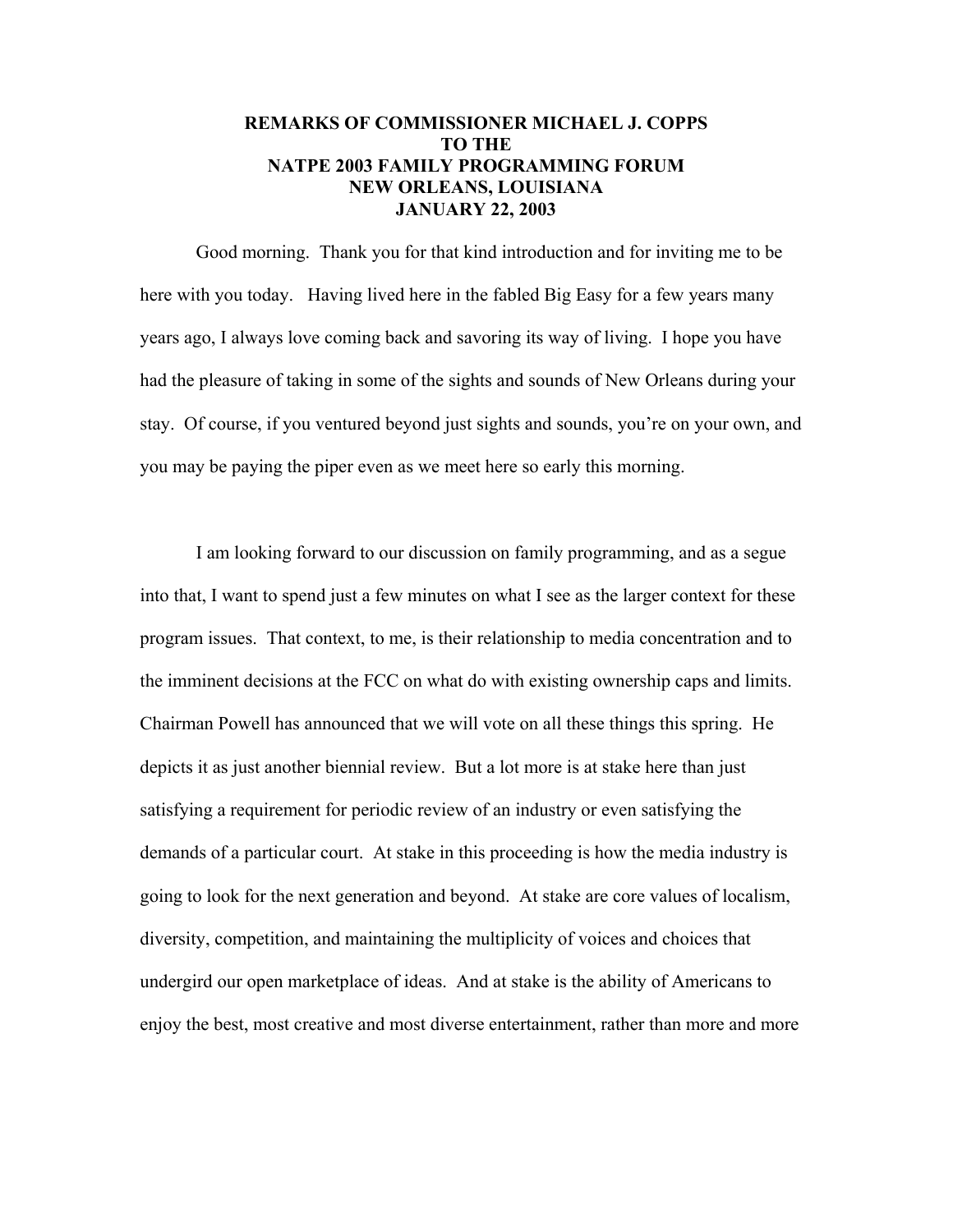pre-packaged, lowest common denominator programming put together hundreds of miles distant from the communities in which it is aired.

 I'm frankly concerned about consolidation in the media, and particularly concerned that we are on the verge of dramatically altering our nation's media landscape without the kind of national dialogue, debate and careful analysis that these issues so clearly merit.

Why am I concerned? I don't believe that we are anywhere close to understanding the potential consequences of our actions. We have a model for what eliminating concentration protections might do to the media – the radio industry. Many believe that the recent elimination of radio consolidation rules created real problems. Undoubtedly some efficiencies were created that allowed broadcast media companies to operate more profitably, and this probably did allow some stations to remain on the air which might otherwise have gone dark. They may even have kept some stations in business. But the consolidation went far beyond what anyone expected. Conglomerates now own dozens, even hundreds – and, in one case, more than a thousand – stations all across the country. There are 34 percent fewer radio station owners than there were before protections were loosened. The majority of radio markets are dominated by oligopolies. And ten companies, according to one survey, now control 2/3 of radio programming and 2/3 of radio revenues. All this in just a few short years.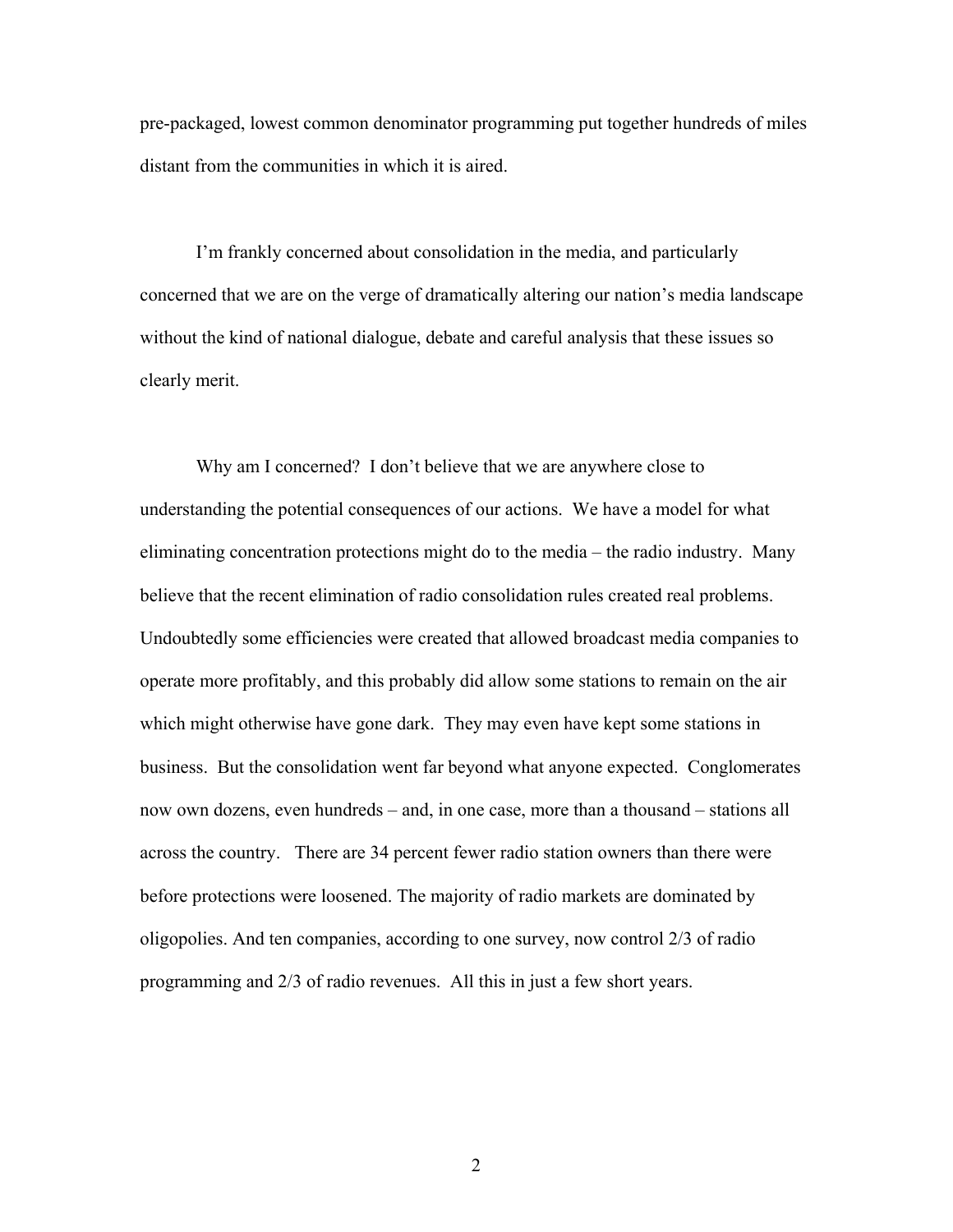Respected media watchers argue that this concentration has led to far less coverage of news and public interest programming. The Future of Music Coalition, in its multi-year study, finds a homogenization of music that gets air play and that radio serves now more to advertise the products of vertically integrated conglomerates than to entertain Americans with the best and most original programming. Despite this history, the Commission is considering this spring whether to visit upon the rest of broadcast media that which we have already visited upon radio -- and much, much more.

Television, too, is already a changed animal. Maybe there never was exactly a "golden age" of television, but once upon a time not so very long ago there *was* a medium which tried to reach out and inform and entertain a majority of the American people. I don't believe I do that medium vast injustice when I say it often seems to have narrowed its mission to one of delivering eyeballs to advertisers and its focus to delivering especially 18-34 year old eyeballs. That kind of television is tunnelvision. And the target audience of tunnelvision is no longer the majority, but a small, albeit freespending minority.

Oddly enough, not only do consumers suffer, so do many advertisers who are increasingly unable to find access for products and services aimed at other segments of the population. Advertising in a consolidated environment does not come cheaply.

Also up near the top of tunnelvision's victims are the producers and creative artists who could be providing prime time network television with programs appealing to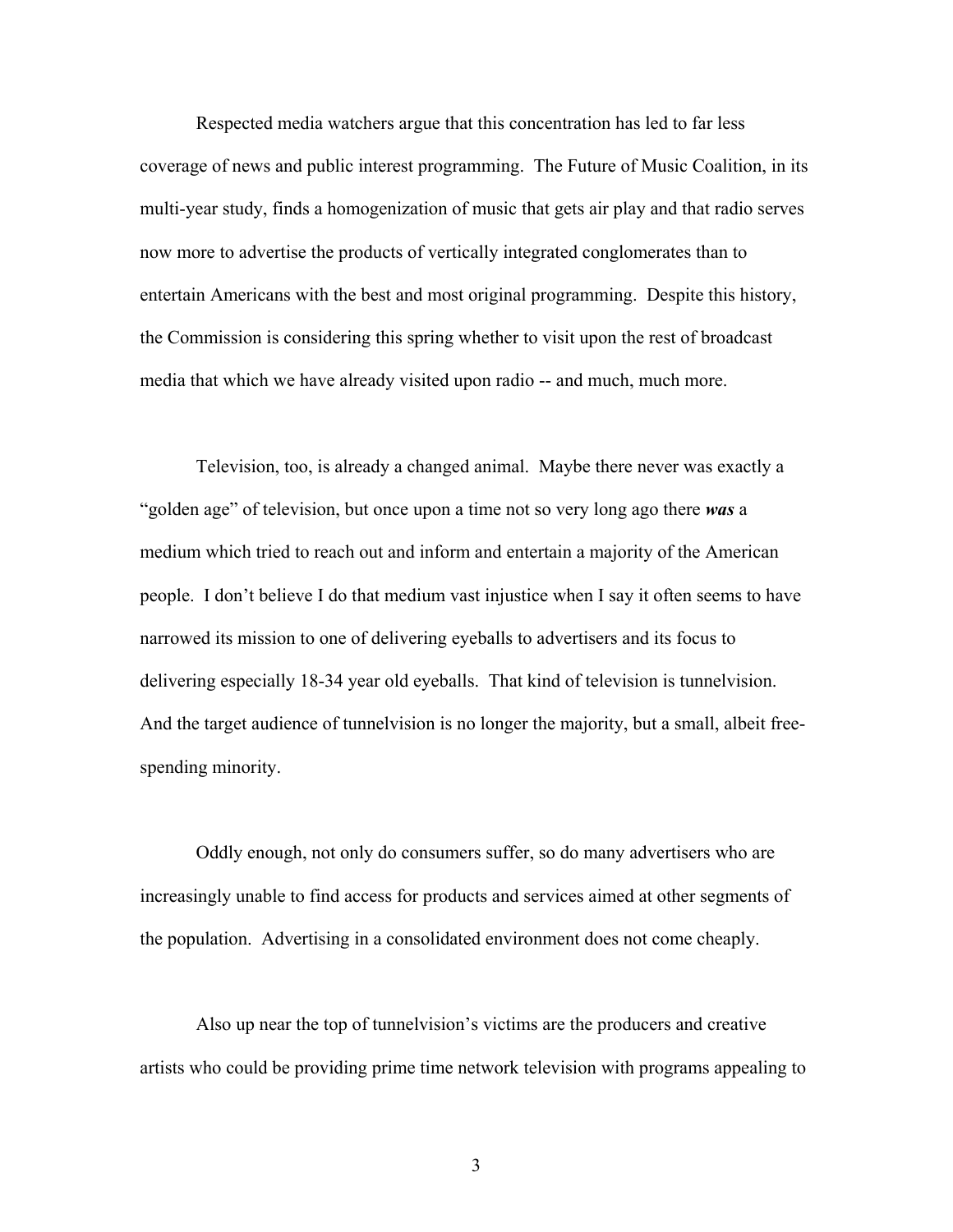the many other segments of the population who exist on this planet alongside the 18-34 year olds. I love 18-34 year olds; in three years, all five of my children will be in that category. God bless them all. But there are others of us, too, with different programming, and even advertising, interests, and I think these interests – *ergo*, an important component of the public interest – are getting beat up on pretty badly.

In our broader analysis of these issues, we must keep in mind that the effects of media consolidation are not just economic. What I have been talking about goes to the core of what we see and hear. I have already mentioned localism, diversity, safeguarding the integrity of America's marketplace of ideas. I also believe it's time we took a look at the potential correlation between increasing indecency problems and increasing media consolidation. So we come to family programming.

Each day, every day I hear from Americans who are fed up with the patently offensive programming coming their way. I hear from parents frustrated with the lack of choices available to their children. I even hear from broadcast station owners that something needs to be done. I've referred to a "race to the bottom," but now I've begun to wonder if there even is a bottom. We as a society have a responsibility to protect children from content that is inappropriate for them. We're not doing a very good job of it.

Is it just coincidence that the rising tide of indecency on the airwaves is happening alongside the rising tide of consolidation? Should we expect no ill effects when the bulk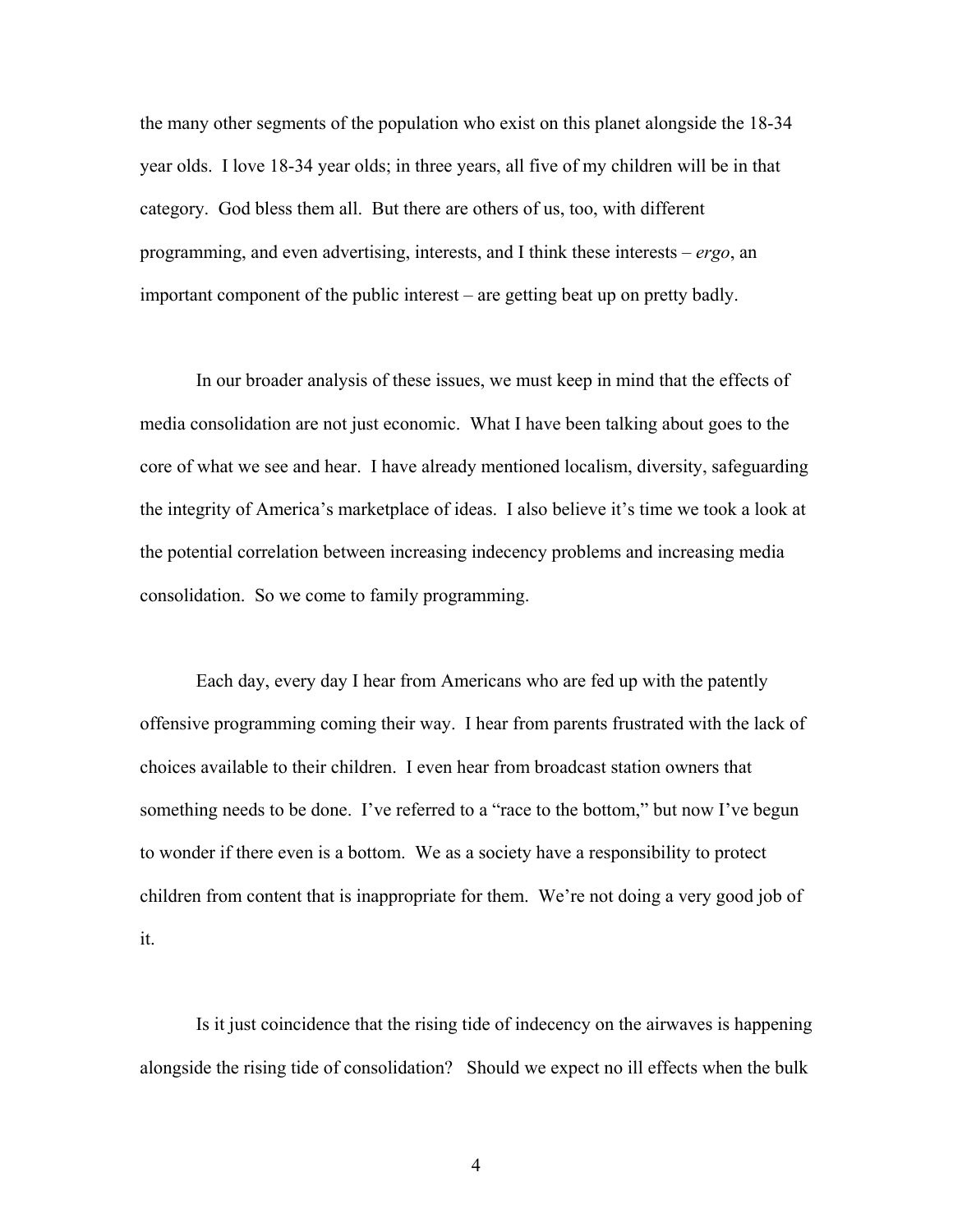of a station's programming decisions are made by some mega-programmer or advertiser obsessed by the 18-34 year old market who is working hundreds, or even thousands, of miles removed from the local community? What do you think will trump -- financial interests or the public interest? Of course, indecent broadcasts can and do emanate from local broadcast stations, but the large national companies, essentially faceless in most of the local communities where they own stations, are arguably more apt to air shock programming or cater to the lowest common denominator that seems to dictate so many programming decisions. We don't *know* the relationship for sure – but I do know this: before we vote this spring, we ought to know more about the connection than we currently do.

As some of you know, I am an advocate for a voluntary code of broadcaster conduct. I believe that if broadcasters took more responsibility for what is broadcast, particularly when children are likely to be watching, they could make a huge contribution to our children and to our society. That is why I have suggested adoption of a voluntary code of conduct. Actually "readopt" would be a more accurate term, because such a code was in place for radio from the 1920s and for television from the 1950s until 1983 when it was struck down on narrow antitrust grounds. Through enlightened self-regulation, the industry clamped restrictions on the presentations of sexual material, violence, liquor, drug addiction, even on excessive advertising. The code also affirmed broadcaster responsibilities toward children, community issues, and public affairs. It didn't always work perfectly, but it was a serious effort premised on the idea that we can be well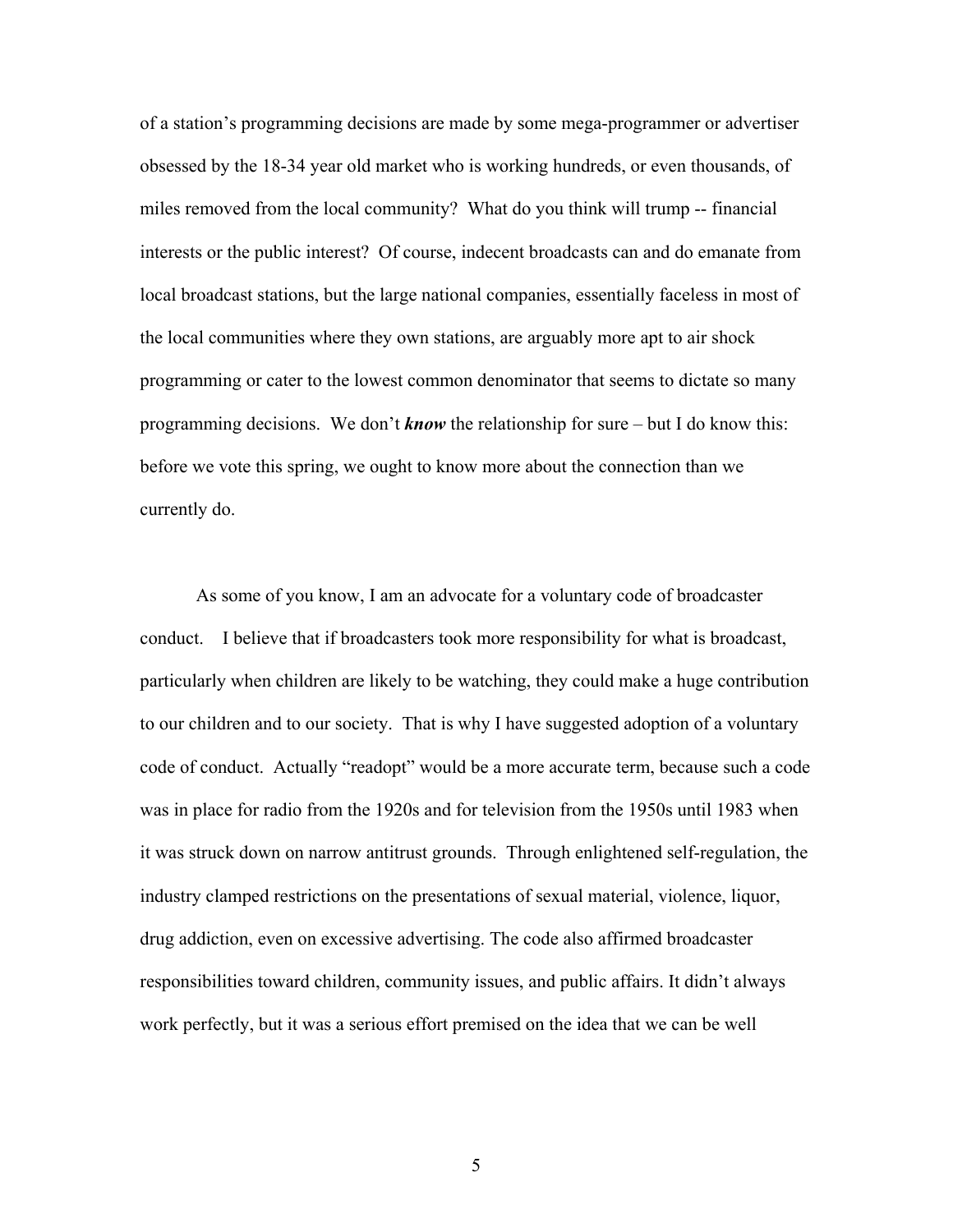entertained without descending to the lowest common denominator level that now dictates so much programming.

I believe that our media chieftains could come together and craft a new code, perfectly able to pass court muster, and one that would serve the needs of their businesses as well as those of concerned families. I can't think of any initiative that would do more to advance the public interest than having such a code in place. Unfortunately, I haven't seen much action to follow up on this, or even much interest in the media sitting down to discuss it among themselves. It makes a person wonder if something more is needed.

I hear proposals nowadays for reserving some portion of the prime time hours for independently-produced programming. Maybe even, as a subset of this, a portion of the portion for family-friendly independent programming, since today's prime time network programmers seem to have such a problem delivering that particular product.

These are serious proposals that deserve serious consideration – at the Commission, all across the country. I believe many people, and the people's representatives in Congress, will look at these ideas. And I, for one at the Commission, intend to do so, too. Any idea that enhances program diversity and artistic creation and at the same time elevates the quality of what we see and hear deserves to be seriously considered.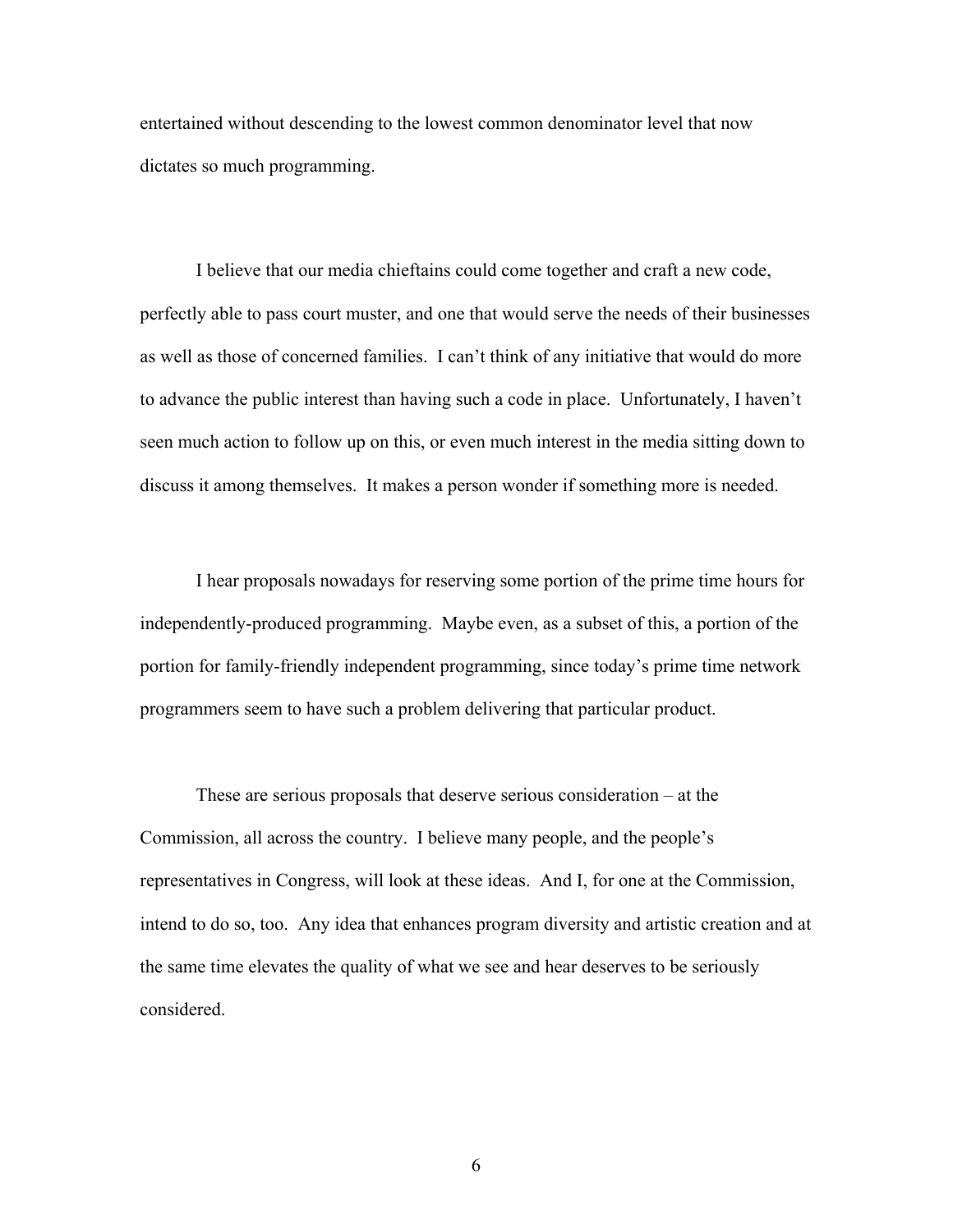A few final words on indecency. The responsibility for addressing this problem is not solely on broadcasters' shoulders. When it comes to the broadcast media, the FCC has a statutory obligation to protect children from obscene, indecent or profane programming. I take this responsibility with the utmost seriousness. We're not doing our job either, and if you like, I'll be happy to go into this during our discussion. Suffice it so say that we have laws – Constitutionally sanctioned laws – to protect young people from these excesses. But our enforcement of them is a sham.

Of the nearly 500 indecency complaints received by the Enforcement Bureau in the last year, 83% were either dismissed or denied, one company paid a fine, and the rest are pending or otherwise in regulatory limbo. Does anyone think that there was only one instance of indecency on all the TV and radio stations in the country last year?

If our definition of indecency leads to this dismal a result, then our current definition does not comport with Americans' view of what is indecent. That makes it time for the Commission to consider changing its definition of indecency. Too many indecency complaints from consumers and too many truly indecent broadcasts are falling through the cracks. Our definition must, to the extent possible under the First Amendment, better protect our kids against indecent material.

While we are at it, let's make another indecency connection – the one with violence. Our kids are seeing way too much violence on TV, some of it just plain sick. Compelling arguments have been made that excessive violence is every bit as indecent,